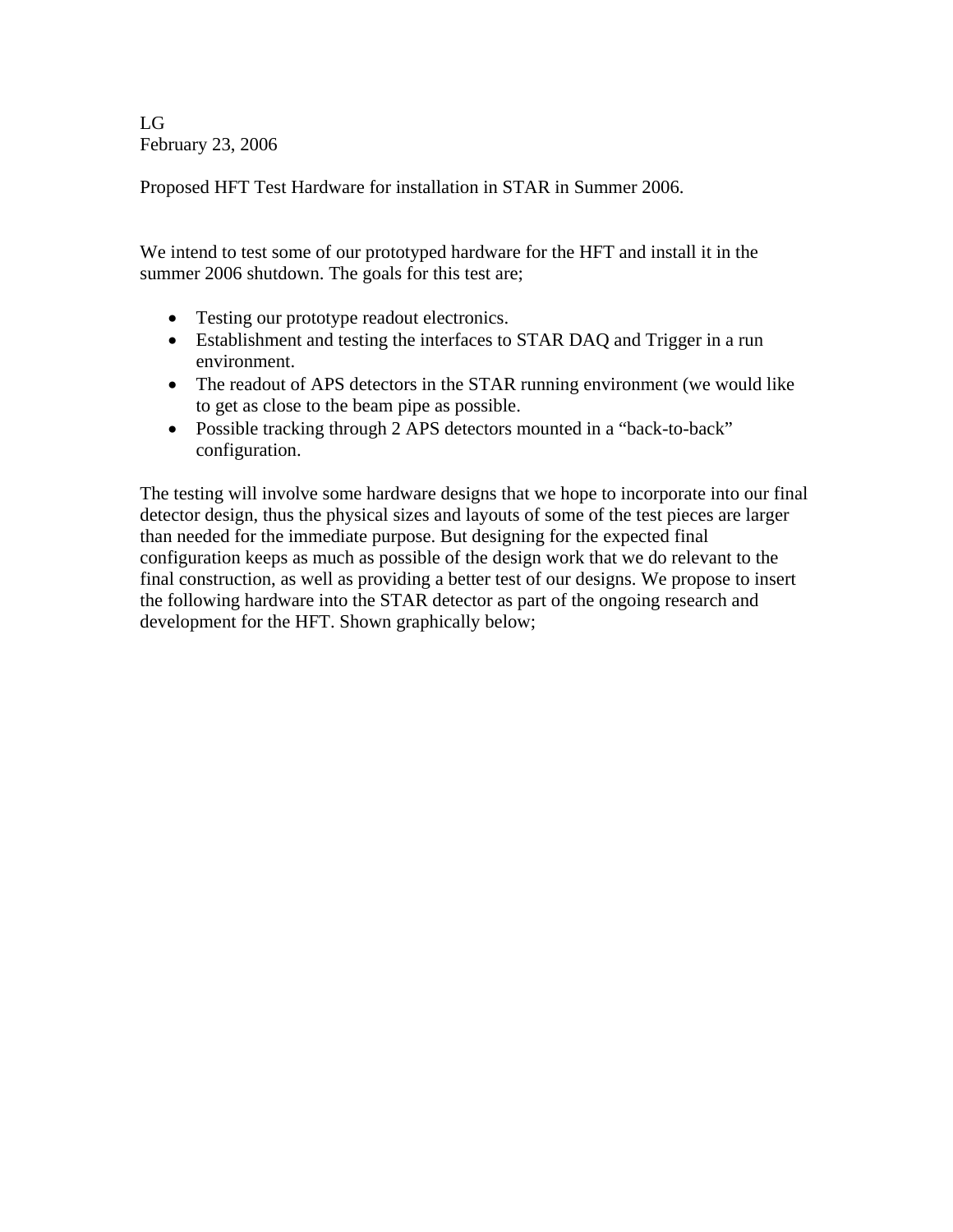

| Part # | Item                                                       | <b>Size</b>                       | <b>Notes</b>                                                                                                                |
|--------|------------------------------------------------------------|-----------------------------------|-----------------------------------------------------------------------------------------------------------------------------|
|        | Two test ladders with 1-2<br>detectors mounted on<br>each. | Approximately<br>$10''$ x 2" x 2" | These would be full sized<br>ladder dimension prototypes.                                                                   |
|        | Twisted pair cables                                        | 3-5 feet long                     | Low voltage power and control<br>in and signal out from the<br>sensors on the board. Max of<br>3.3V on all power or signal. |